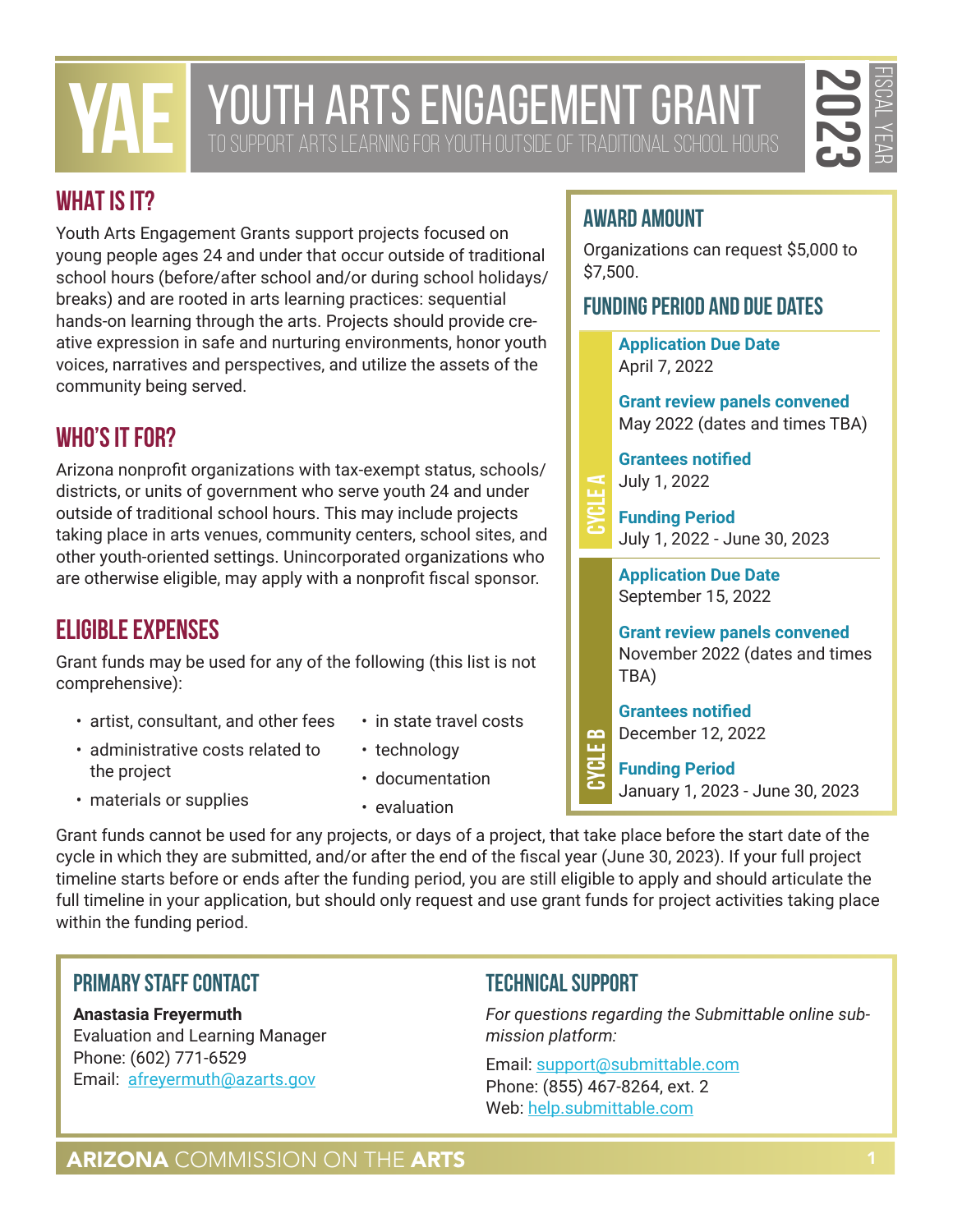# **THE APPLICATION**

When you're ready, go to [https://azarts.gov/grant/youth-arts-engagement/](https://azarts.gov/grant/youth-arts-engagement) and click on "Apply Now." This will take you to a website called Submittable where you'll submit your application materials. Please note that late or incomplete applications will be ineligible for review or funding.

You can type up your proposal narrative or you can upload it in video or audio recordings. Narrative responses are limited to a maximum word (not character) count. Some applicants find it helpful to develop responses using word processing software, then to copy/paste into the Submittable application. A word document version of the narrative questions can be downloaded at <https://azarts.gov/grant/youth-arts-engagement>/.

If you share your proposal narrative in video or audio recordings keep it simple and to the point. The recordings should be just you, describing your proposal and answering the questions listed. Please do not include edits of your work samples or special effects. Production quality of these recordings will not be considered in your review. Just make sure we can hear and understand you and keep editing and post-production embellishment to a minimum.

Please contact the Arts Commission before the application deadline if you require an accessibility accommodation or have other extenuating circumstances affecting your use of the online platform.

### **ORGANIZATION/SCHOOL INFORMATION**

Organization/School information collected in this section of the application is used solely for internal and reporting purposes and will not be considered during the application review.

- Organization/School Name
- Organization/School Mission Statement
- Secondary Point of Contact
- Authorizing Official
- IRS Letter of Determination (if applicable).
- Fiscal Sponsor Letter of Agreement (if applicable).

#### **PROJECT INFORMATION**

- Project Title (10 word limit)
- Project Summary (75 word limit) *Provide a brief snapshot of your project.*
- Proposed Start and End Date of Project
- Partner Organizations (if applicable) *Please list any organizations that are collaborating on this project.*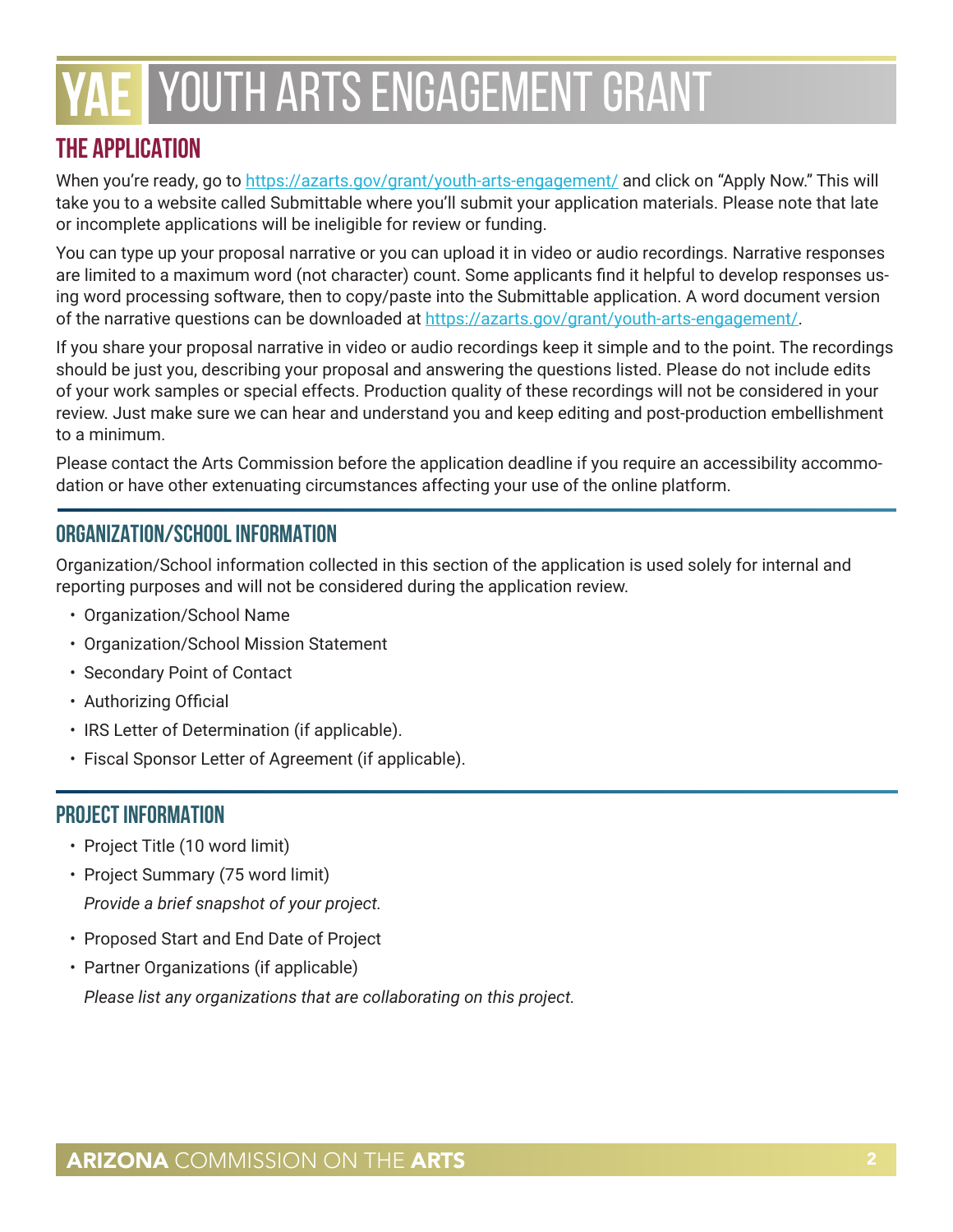#### **NARRATIVE**

#### **Project Overview (400 word limit, 4 minute video/audio limit)**

Provide a detailed description of your proposed arts learning project. Focus on the who, what, where, and when of your proposed project. What learning outcomes do you hope the project will achieve? If this is an ongoing project, describe how the project will build and shift based on conducted work.

• If proposing therapeutic outcomes, explain any strategies that will be incorporated to ensure the arts learning activities are appropriate for the community of learners. (200 word limit, 2 minute video/audio limit)

#### **Community of Learners (300 word limit, 3 minute video/audio limit)**

What specific population(s) of learners are central to this project? Describe their assets and what they bring to the project.

• If your project requires a process of selection (i.e., an audition or application) and/or a cost to participate, how are you ensuring all learners are able to participate? Describe how the project will be accessible and open to all interested. (200 word limit, 2 minute video/audio limit)

#### **Integrity of Project (300 word limit, 3 minute video/audio limit)**

How will the work you propose reflect or respond to this community of learners? How is the project dealing with questions of culture, relevance, bias, and power dynamics?

#### **School/Organization (300 word limit, 3 minute video/audio limit)**

Describe the mission of your school or organization and its connection to arts learning based work. Who on your team, including teaching artists and/or partners, will lead this work? Describe their assets and what they bring to the project. Why are they a strong fit for the project?

• If proposing therapeutic outcomes, explain the qualifications of the teaching artist and/or the service provider(s). (200 word limit, 2 minute video/audio limit)

#### **Project Setting (150 word limit, 2 minute video/audio limit)**

Where is the work taking place? Describe how this location is accessible to the community of learners and why it is important to the proposed project.

#### **Project Timeline Table**

Use the table provided to create a detailed timeline for the activities that will occur within the proposed start and end date of the project. Activities can include: planning the project, proposed project activities, and any evaluation or assessment. Convey a sense of the arc of the project from beginning, through the middle, to the end. Grant funds cannot be used for any projects, or days of a project, that take place before the start date of the cycle in which they are submitted, and/or after the end of the fiscal year (June 30, 2023). However, if your full project timeline starts before or ends after the funding period, please articulate the full timeline here.

#### **Narrative Questions continued on next page**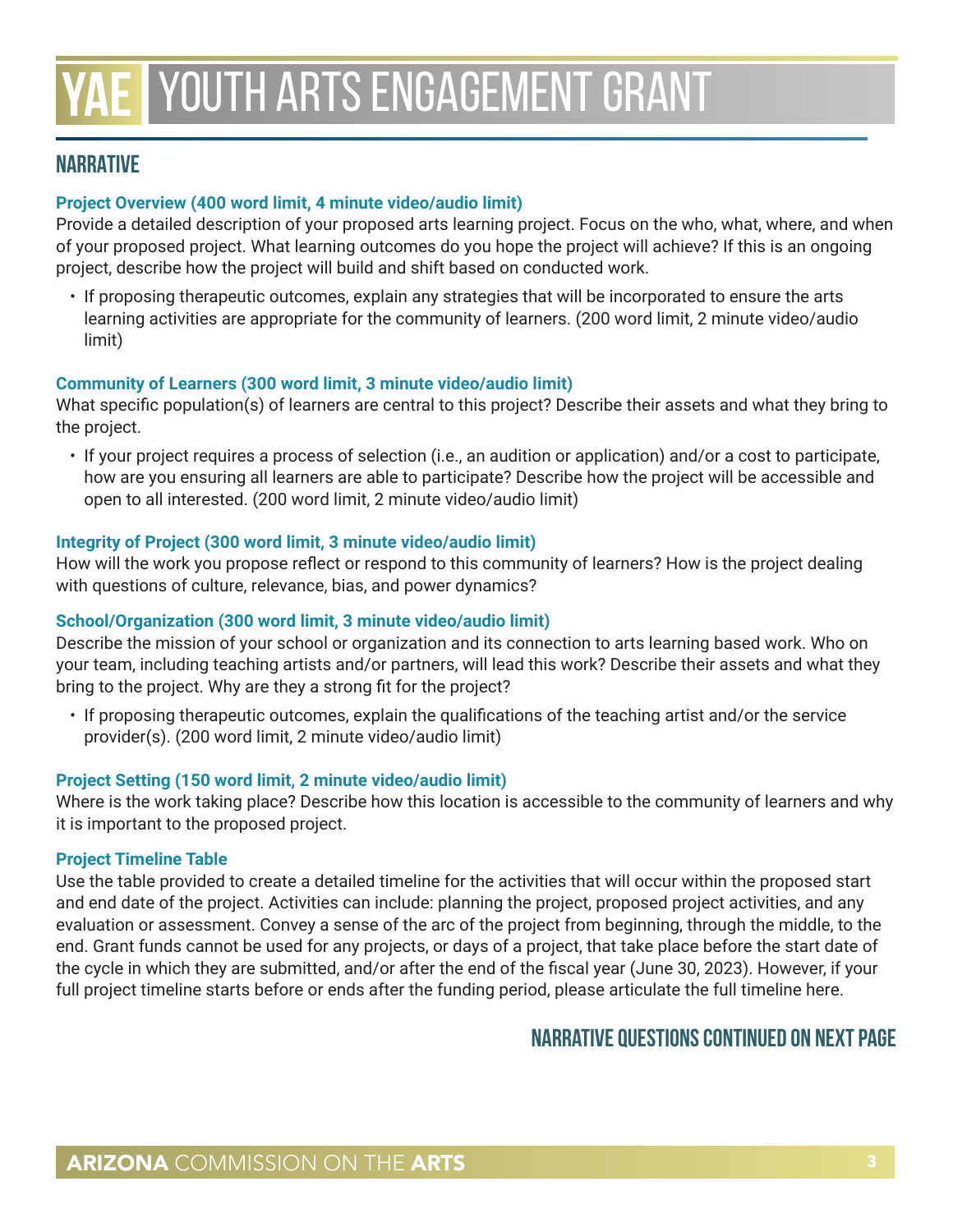#### **Narrative Questions (continued)**

#### **Project Timeline Narrative (200 word limit, 2 minute video/audio limit)**

The Project Timeline Narrative should correspond with and provide context for the Project Timeline Table. Be as specific as possible about how often and how long activities will be; along with the proposed dates they will take place. Explain how your timeline will provide enough time to foster learning amongst the community participating. This is your opportunity to communicate your project timeline to the panel, as if you were describing it to the community of learners involved.

#### **Evaluation (200 word limit, 2 minute video/audio limit)**

State three major objectives and outcomes for this project. What method(s) will you use to evaluate how well the project achieved these objectives? If you have completed a similar project in the past, please share the evaluation results.

#### **PROJECT BUDGET**

#### **Grant Amount Requested**

Enter the grant amount you are requesting for this project. Schools/organizations can request \$5,000 to \$7,500.

#### **Project Expenses Table**

List all expenses related to the project in the first column. Provide a short explanation of the expense in the second column. Note what type of funding will cover the expense (YAE Grant, Other Grant Funds, Tax Credit, Cash, In-Kind, etc.) in the third column. Please list only expenses related to your project. A full organizational budget is not needed.

Please only include project expenses which occur within the funding period (July 1, 2022- June 30, 2023). Grant funds cannot be used for any projects, or days of a project, that take place before the start date of the cycle in which they are submitted, and/or after the end of the fiscal year (June 30, 2023). *You will have an opportunity to explain any expenses that occur before or after the funding period in the following Project Expenses Narrative.*

Additionally, please thoroughly review the funding restrictions listed on page 6 of these guidelines.

#### **Project Expenses Narrative (200 word limit, 2 minute video/audio limit)**

The Project Expenses Narrative should align with the Project Expenses Table. Be as specific as possible about the eligible expenses the Youth Arts Engagement grant would cover, and the project's various fees and costs. If your total project expenses exceed the grant amount requested, explain the additional funding sources you noted in the third column of the table. If your project starts before and/or ends after the funding period, explain how those expenses will be covered. This is your opportunity to bring your project's expenses to life, as if you were explaining them to the grant review panel.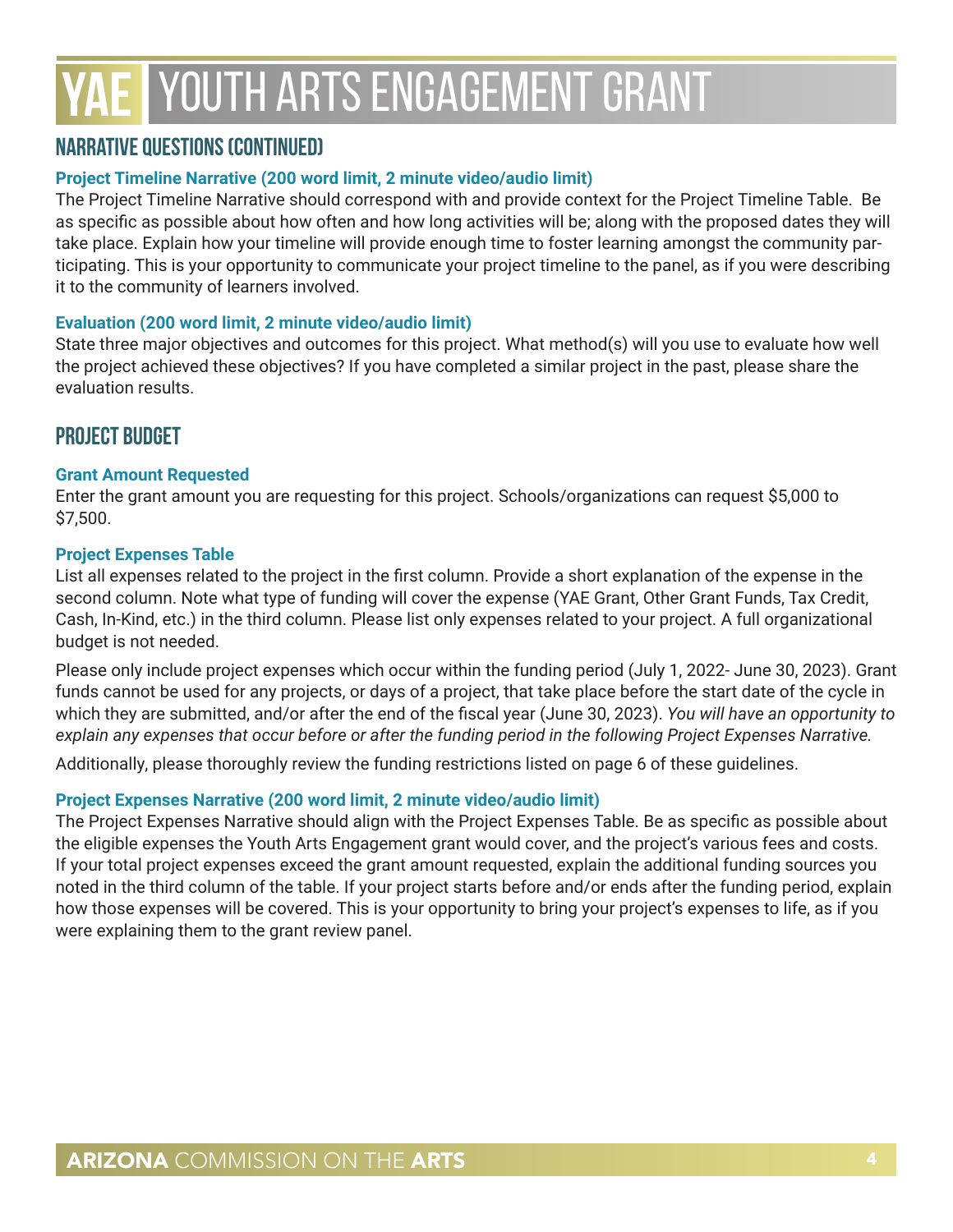# **EVALUATION CRITERIA**

Here's what panelists will be thinking about as they review your application materials:

#### **Quality of Proposed Project**

Application demonstrates a strong arts learning project and asset-based premise.

*What panelists will be thinking about: Does the application clearly outline the important details of the project? Have you articulated the specific assets and contributions of the community of learners and collaborators involved? Does the application use asset-based language (like unique, passionate, capable, thriving) as opposed to deficit-based language (like at- risk, lacking, marginalized, underserved)? (See FAQ #2 for more information)*

#### **Integrity of Proposed Project**

Viewed as a whole, the application demonstrates a consistency of proposed actions, values, methods, and goals.

*What panelists will be thinking about: Does the application articulate how the proposed project reflects or responds to the community of learners involved? Are the collaborators of the community or culture in which the project is rooted, and if not, how is the project dealing with questions of relevance, bias, and power dynamics?*

#### **Potential Impact**

Application centers expected benefit to learners.

*What panelists will be thinking about: Are the objectives, outcomes and methods of evaluation well defined and relevant for the learners involved? Do the community of learners have a voice in the development and implementation of the project?*

#### **Viability**

Application demonstrates a strong project plan and appropriateness of budget.

*What panelists will be thinking about: Does the application demonstrate substantial evidence that the proposal will be realized within the proposed project timeline? Are the expenses you describe appropriate to the project you propose?*

### **APPLICATION REVIEW PROCESS**

Applications undergo a public review process. They are first reviewed by Arts Commission staff for completeness and eligibility.

Eligible applications are then evaluated by independent review panels made up of arts learning and other professionals from communities throughout the state. Each application is reviewed based on how well it demonstrates alignment with the evaluation criteria.

Panelists first review applications individually then meet to discuss the applications and finalize assessment as a group. This deliberation meeting is open to the public and applicants are encouraged to attend or listen-in online. Applicants being reviewed will be notified when panel dates are set.

Grant panel recommendations are then approved by the Arts Commission's Governor-appointed board of commissioners.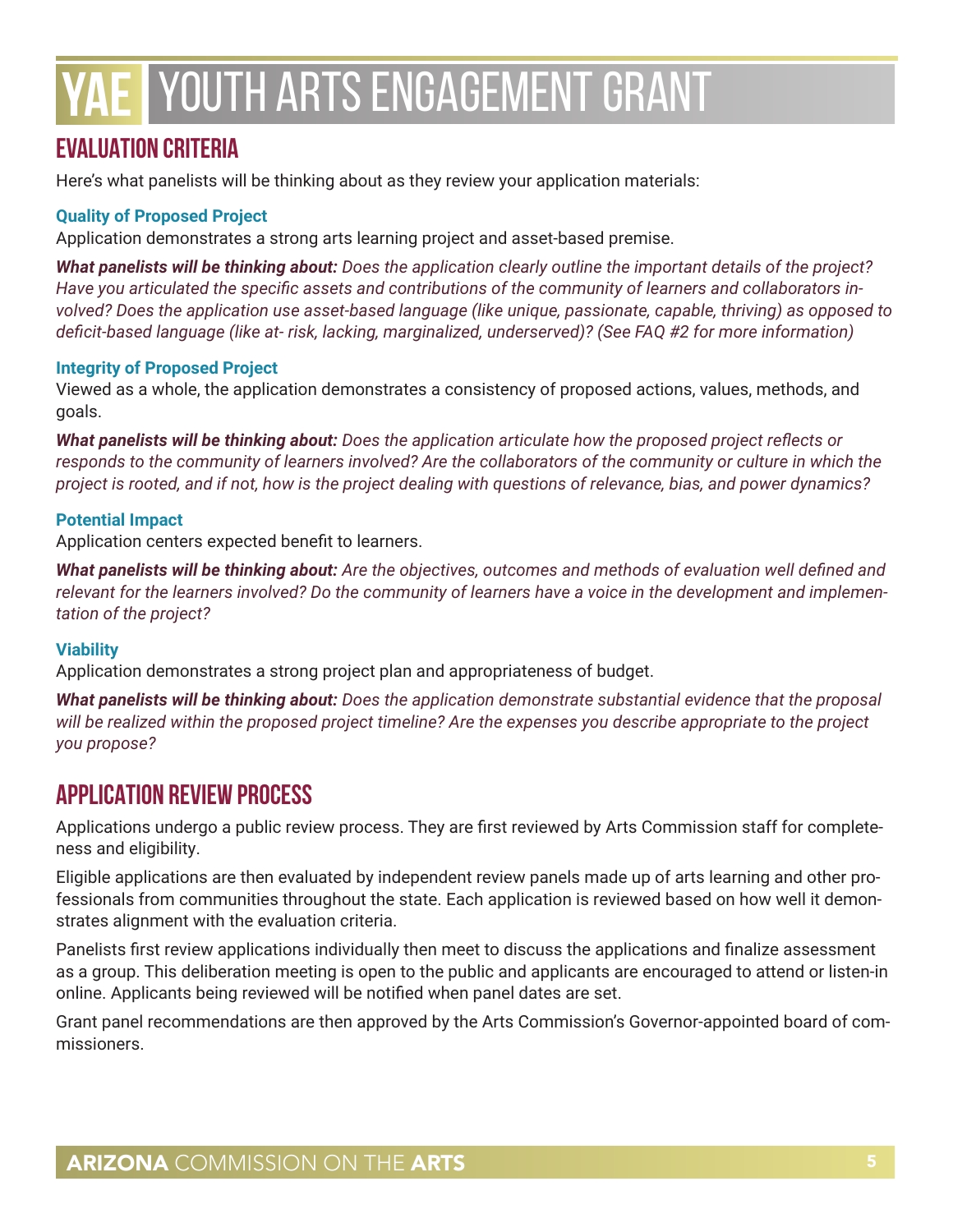# **APPLICANT ELIGIBILITY**

Eligible organizations include arts and cultural organizations, community-based service organizations, libraries, neighborhood centers, parks and recreation departments, social service organizations, university/ college departments, PreK-12 schools or school districts who serve youth 24 and under outside of traditional school hours. Unincorporated organizations may apply through a registered nonprofit fiscal sponsor.

An applicant may submit only one application per cycle and may receive only one Youth Arts Engagement Grant per fiscal year.

Across grant programs, the Arts Commission limits the number of applications that may be submitted by a given organization or unit of government to one (1) application per funding period (July 1 – June 30 of the following year). While an organization or unit of government may be eligible for more than one grant program, they may only apply for one of them in a given funding period. (See FAQ #9 for more information)

Individual teaching artists or arts organizations may be listed as partners on a maximum of three (3) funded arts learning grant applications (both Lifelong Arts Engagement and Youth Arts Engagement) in a given fiscal year. If the number of applications on which a given individual teaching artist or arts organization is listed as a partner in a single funding cycle exceeds the total number that may be funded for that fiscal year, they will be asked to advise the Arts Commission on which application(s) will be withdrawn from consideration. The Arts Commission requests that prospective applicants consider this restriction before applying.

### **FUNDING RESTRICTIONS**

This program does not fund the following:

- Projects that take place during traditional school hours and seek to supplant arts programs, curriculum or arts educators.
- Strictly field trip or performance-based activities. (See FAQ #3 for more information)
- Producing organizations to tour or present themselves.
- Support for individual professional development activities.
- Support for projects which would otherwise be eligible for a Festival Grant.
- Funding for insurance.
- Food and beverages for any purpose.
- Fundraising projects.
- Scholarships, awards and competitions.
- Indirect costs.
- Organizations and schools that received Arts Commission funding in Fiscal Year 2022, but failed to file a final report.
- Applications submitted by for-profit organizations.
- Grant administration, overhead or processing fees taken by an umbrella/parent organization as a percentage of the total award, with the exception of fiscal sponsors.

### **Funding Restrictions continued on next page**

### **ARIZONA** COMMISSION ON THE ARTS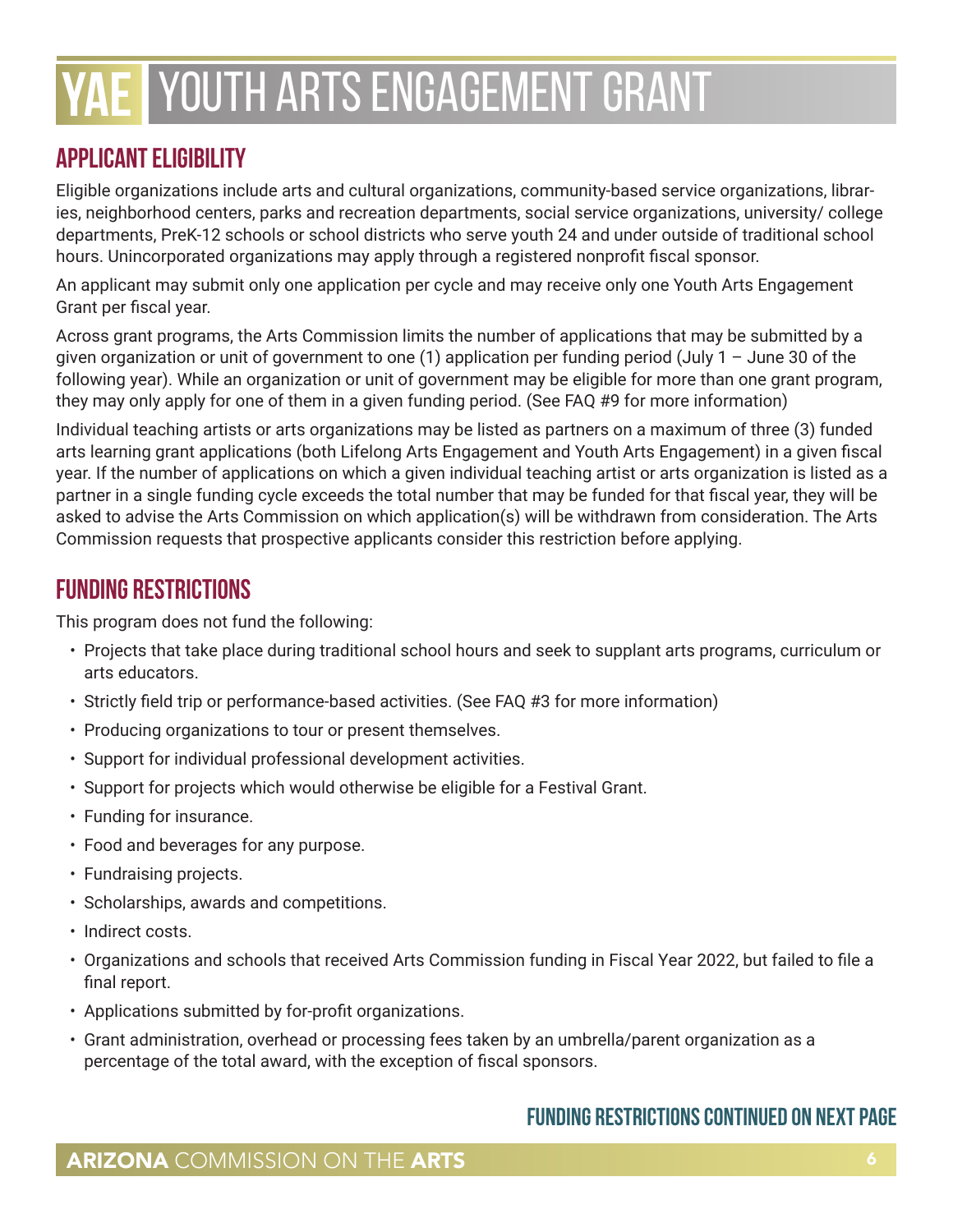# **Funding Restrictions (continued)**

- Religious institution-led or religious group-sponsored projects not open to participation by noncongregants.
- Religious institution-led or religious group-sponsored projects whose primary purpose is the religious socialization of individuals or which exist as parts of religious sermons or services.

#### *This list is not comprehensive.*

Additionally, according to the Arts Commission's enabling statutes, "Notwithstanding any other law, no monies from the Arizona Commission on the Arts may be spent for payment to any person or entity for use in desecrating, casting contempt on, mutilating, defacing, defiling, burning, trampling or otherwise dishonoring or causing to bring dishonor on religious objects, the flag of the United States or the flag of this state." Recipients of Arts Commission support are further instructed to "take into consideration general standards of decency and respect for the diverse beliefs and values of the American public" within funded programs.

# **FREQUENTLY ASKED QUESTIONS**

The following section provides answers to a few of the most frequently asked questions regarding Youth Arts Engagement Grant applications. This section is not comprehensive. If your questions are not answered here, please contact the appropriate staff contact.

#### **1. What is arts learning?**

*Arts learning projects include sequential, hands-on learning through the arts to develop artistic skills, processes and creativity. Artistic and/or cultural discipline(s) may include, but are not limited to dance, literary arts, media arts, music, theatre, traditional and folk arts, and visual arts. Arts learning projects include specific objectives, outcomes and methods of evaluation that are well defined and relevant for the learners involved.* 

#### **2. What is asset-based vs. deficit-based language? How can we address various inequalities in our narrative?**

*Asset-based language focuses on the unique attributes the participants bring to the project (passionate, capable, thriving) as opposed to deficit-based language that define people and places by perceived insufficiencies (like at risk, lacking, marginalized, underserved). Let's not define people and places by their deficits. This reinforces negative stereotypes and is not conducive to the type of arts learning this grant program seeks to support. Deficit based language also contributes to a dynamic where learners are not*  seen as partners, but as objects of charity. If you're talking about a problem, use language that reflects that *systematic disparities and community wide problems in fact have systemic causes, that these are not selfcaused problems, and explicitly describe those systems whenever possible.*

#### **3. Are field trips or strictly performance-based projects eligible for this grant?**

*No. While a field trip or culminating performance may be a part of the project, it should not be the primary focus. This grant program supports arts programs that seek to activate youth voices, narratives, and perspectives. It is important to articulate how a community of learners has a voice and agency in the development and implementation of the project. This grant values active participation over exposure or passive engagement.*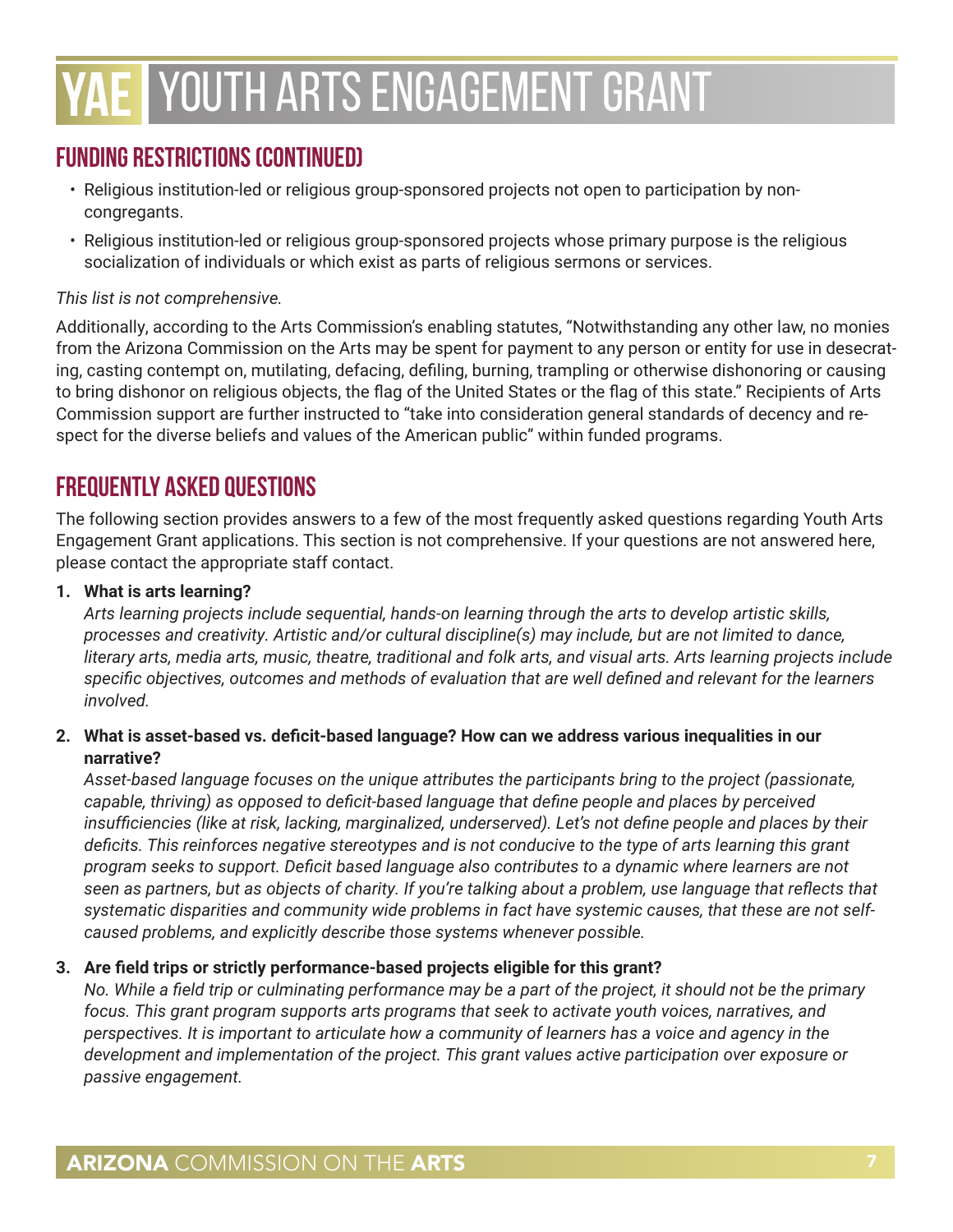#### **4. Can a school district and a school within that district both apply?**

*An individual school and a school district may each submit separate applications, but they must be for completely distinct and separate projects and be for projects that occur outside of traditional school hours.*

**5. When should I contact my district about applying for this grant?** *We recommend contacting the Grant Department or Fiscal Office at your district 2-3 months prior to the grant deadline.*

#### **6. Can my organization apply for a Youth Arts Engagement Grant in multiple cycles?**

*Organizations may only receive one Youth Arts Engagement Grant per fiscal year. For example, if an organization applies in Cycle A for Fiscal Year 2023 and IS funded, they may not apply again in Cycle B for that fiscal year. If the application is NOT funded, it can be resubmitted in the next cycle.*

#### **7. Can my organization apply for both a Youth Arts Engagement Grant and a Lifelong Arts Engagement Grant?**

*No. Though an organization may be eligible for more than one arts learning grant program, the Arts Commission limits the number of applications which may be submitted by an applicant to one arts learning grant program within the same funding period. An applicant who applies to the Lifelong Arts Engagement Grant program in Fiscal Year 2023 may not apply for a Youth Arts Engagement Grant that same year.*

#### **8. I'm an arts organization, am I eligible to apply directly and serve as a partner in another project?**

*Arts organizations are eligible to apply directly to the Youth Arts Engagement Grant program. As outlined above, as a direct applicant an arts organization may only receive one Youth Arts Engagement grant per fiscal year. Those arts organization may still serve as a partner in a different project, but all applications, including the one submitted directly, count toward the total partner limit of 3 arts learning applications (both Lifelong Arts Engagement and Youth Arts Engagement) per fiscal year. This is to address the competitive nature of this grant program.*

#### **9. My organization is eligible for other Arts Commission grants. Can I apply to those?**

*No. Across grant programs, the Arts Commission limits the number of applications that may be submitted by a given organization or unit of government to one (1) application per funding period (July 1 – June 30 of the*  following year). While an organization or unit of government may be eligible for more than one grant program, *they may only apply for one of them in a given funding period. As an example, an applicant who applies to the Creative Capacity Grant program or the Festivals Grant program in Fiscal Year 2023 may not apply for a Youth Arts Engagement Grant that same year.*

#### **10. My organization has received grants from the Arts Commission before, but I am new in my role and cannot access our Submittable account. What should I do?**

*Submittable accounts reflect individuals and not organizations. In other words, the staff member who was previously managing your organization's grant possessed a Submittable account on behalf of your organization. In some instances, as one staff member exits, they will leave behind their Submittable login credentials to their successor so they may access prior grant application materials and update the preexisting account information. If you do not have access to a prior grant manager's Submittable login credentials, you will have to set up a new account.*